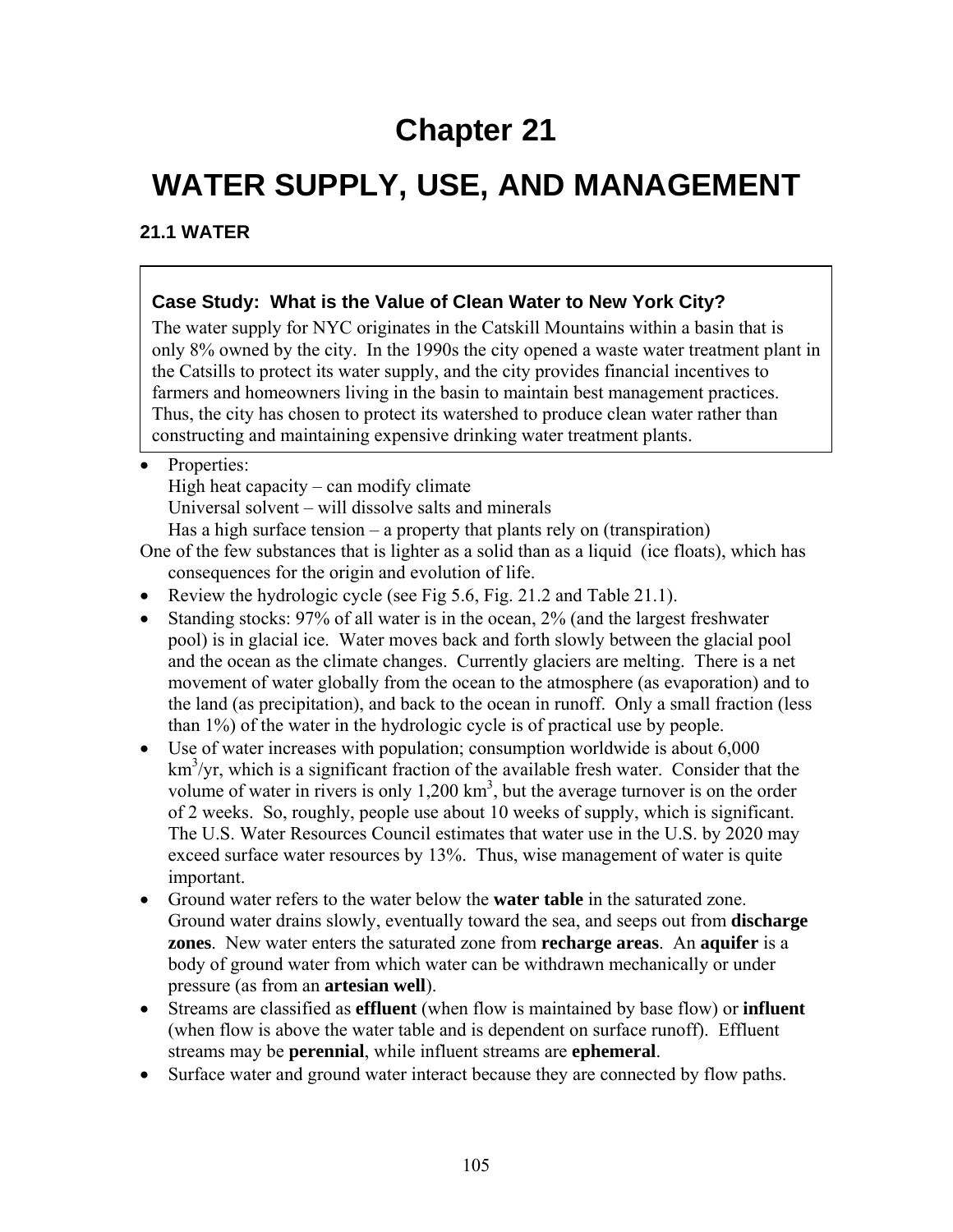# **21.2 WATER SUPPLY IN THE U.S.**

- Water approximately obeys a mass balance and, neglecting consumption due to photosynthesis and production due to respiration, the balance is: Precipitation = Runoff + Evapotranspiration + Infiltration. Infiltration may or may not be important, depending on the location and spatial scale. See Table 21.2 for continental scale water budgets. The continental U.S. receives about 16,0000 million  $m^3$ /yr of precipitation. 65% of that is returned to the atmosphere via ET. Roughly 35% runs off into the ocean, most of it (68% of runoff and subsurface flow) drains into the Atlantic Ocean (see Fig. 21.5).
- Precipitation and runoff often vary greatly over time, with season, drought cycles, etc. The amount of sustainable water supply to people is normally less than the timeaveraged runoff rate.
- Droughts can occur anywhere; long range forecasting is not yet possible, but they can be predicted to occur with some frequency, depending on the region.
- Groundwater accounts for 20% of all water used in the U.S. There are areas in the U.S. where the recharge rate is much slower than the rate of withdrawal. The Ogallala aquifer in the mid-west is important for agriculture and is being depleted. In regions along the coast, where withdrawals exceed recharge, a cone of depression develops, which causes salt intrusion.
- Desalination, a process of removing salt from water, is used in a number of areas (largely islands and coastal regions), but is about 10x more expensive than surface, freshwater. The process is energetically expensive and has environmental impacts (brine is a byproduct).

### **21.3 WATER USE**

- Water use is classified as off-stream (withdrawals, removed from the source) or instream (incl. navigation, hydroelectric generation, etc.). Off-stream use includes consumptive uses, which are water withdrawals that are not returned to the source, e.g. irrigation, some industrial uses, etc.). Off-stream and in-stream uses present their own unique environmental problems. E.g. how much water can be consumptively removed, or how much of a river's flow can be held behind a dam before the river ecosystem is damaged.
- Water is often transported from areas of surplus to areas of deficit. This has been practiced by multiple civilizations for several 1000 years. Major cities like NYC import water through a series of pipes from reservoirs in the region. Southern California is a spectacular example of a megalopolis that runs entirely on water imported through a series of canals from northern California and the Colorado River. The Colorado River is now almost completely consumed within the United States; only a trickle enters Mexico.
- Trends: the major uses of water are for irrigation and thermoelectric power (cooling). Water use of agriculture leveled off beginning about 1980; thermoelectric uses have declined slightly since 1980; use of water for public and rural supplied are relatively small, but are increasing due most likely to population growth (See Fig. 21.10).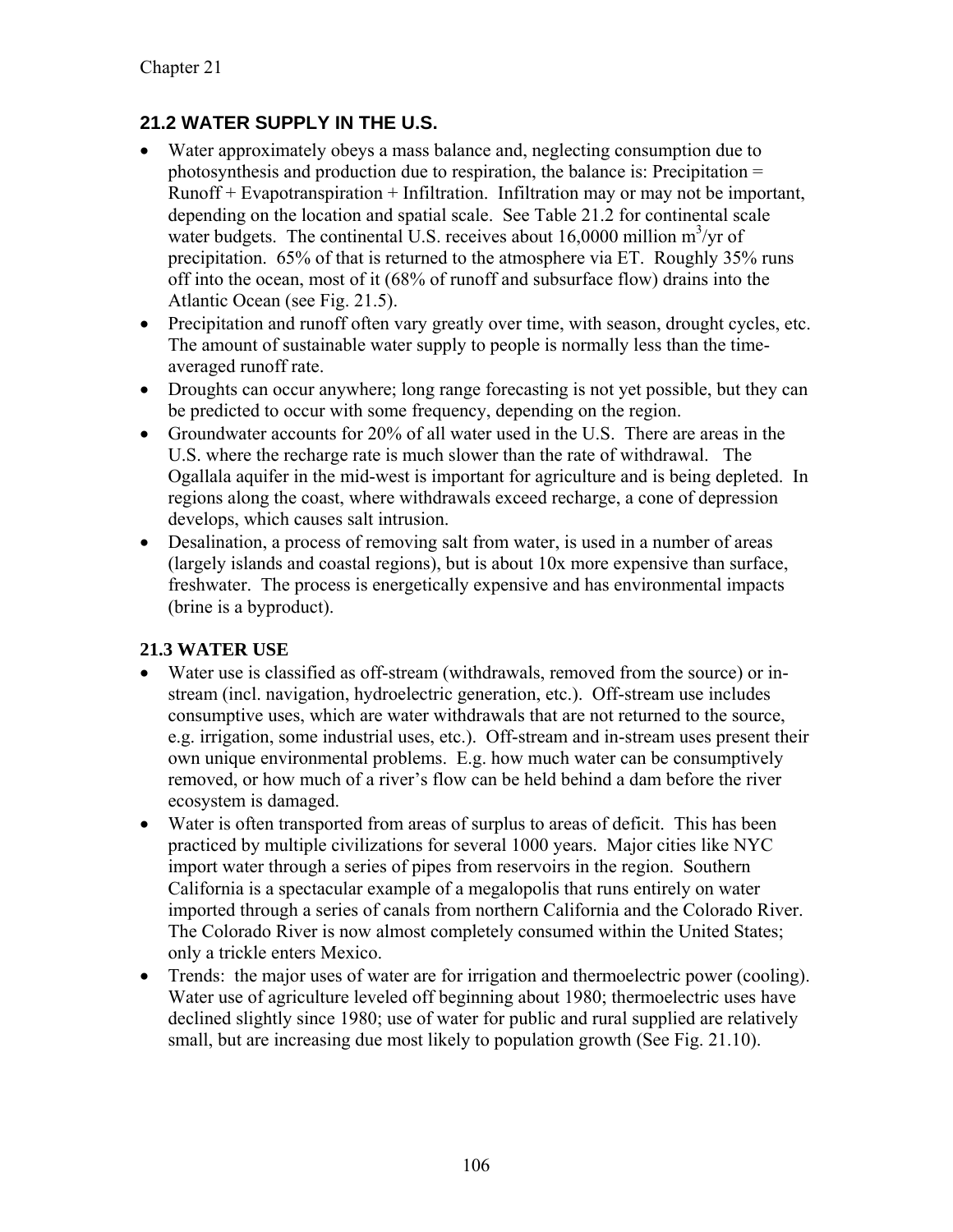# **21.4 CONSERVATION**

- Improved irrigation could reduce agricultural withdrawals by 20-30%, which would have a large impact. Conservation could be encouraged by modifying the price structure of water, lining canals to reduce seepage and evaporation, optimizing the transport and irrigation times, using improved irrigation systems (e.g. drip), etc.
- Domestic use is only about 10% of the total national water withdrawals. However, urban consumption is regionally significant as in the SW. Conservation could be achieved by xeriscaping, using more efficient toilet fixtures and appliances (e.g. toilets are available with two flush modes for #1 and #2!), and common sense measures. Use of grey water for irrigation should be encouraged.

## **A closer look 21.1: Water Supplies in Trouble**

- Southern California is growing rapidly, and its water needs are exceeding capacity. San Diego is negotiating with farmers in the Imperial Valley to purchase their water. Other problems areas include Denver, Chicago, Tampa, Atlanta and New York. The legal issues involving water rights are complex, and states are heading to court as they compete for control. Thus, regional scale water resource problems are appearing.
- Improvements in water use efficiency by industry are possible, e.g. by using cooling towers for steam generating electric power plants instead of water.
- Public perception of water conservation is important. If water is cheap and inexpensive, there is little incentive to conserve.

## **21.5 SUSTAINABILITY AND MANAGEMENT**

- Sustained use of water can be defined as use of water resources in a way that allows society to flourish into the future without degrading the hydrologic cycle or the ecological systems that depend on it.
- Groundwater sustainability involves balancing the rates of withdrawal and recharge. Ground water consumption in some areas is not sustainable.
- Water management is more difficult in areas where the need for management is greatest. Where water is limited, management will need to encompass a multidimensional approach, termed a variable-water-source approach.
- A master management plan would include contingencies for drought years, such as rationing and reuse of waste water. Surface water should be used preferentially over ground water. Manipulations of the hydrologic cycle should minimize environmental impacts.

### **21.6 WETLANDS**

- Wetlands are areas where the surface soil is permanently or periodically flooded, which gives the soils unique chemical properties. Wetlands are classified as such on the basis of their unique soils and vegetation.
- Wetlands constitute a small amount of land area, but are quite important for the ecological functions that they provide, and they are threatened, primarily by draining and filling. Wetlands absorb water in times of flood; they are often areas of recharge or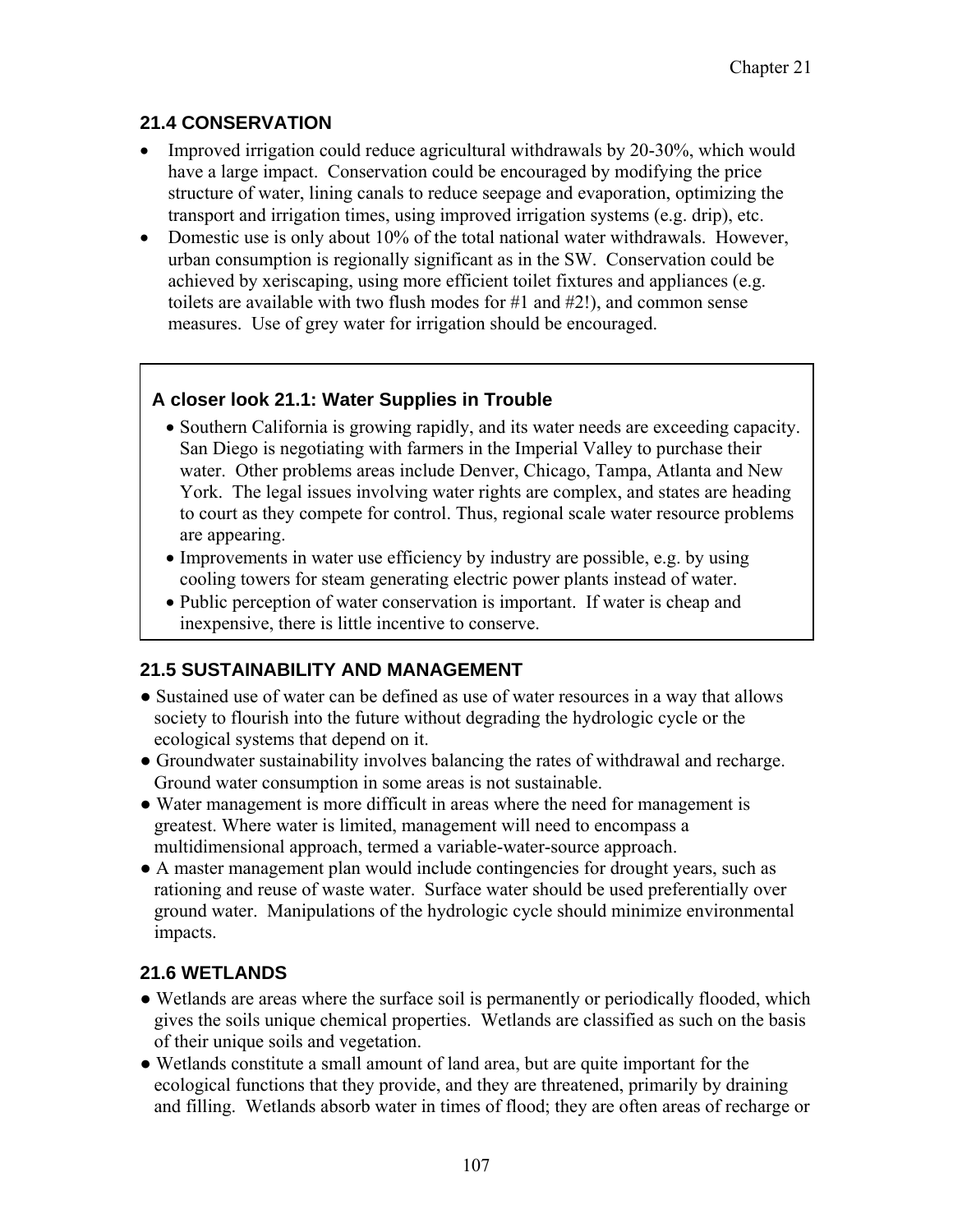discharge; they harbor many threatened and endangered species; they are important nursery areas; they filter and cleanse water; they are productive; they are carbon sinks; and some (coastal wetlands) protect human infrastructure against the force of destructive storms. There are different kinds of wetlands depending on the local hydrogeomorphology. One large wetland area of particular concern is at the mouth of the Mississippi River (MR), and wetlands there are disappearing at a rapid rate due to a combination of factors, including the construction of levees along the MR to control flooding. The wetlands require periodic flooding to supply the sediment they need to keep pace with sea level rise and subsidence. In addition to the numerous biological resources supported by these wetlands, they also protect the city of New Orleans, which is well below mean sea level, from hurricanes.

● Wetlands can be restored and even created, thought there is still controversy about the equivalency of ecological functions afforded by natural and created wetlands. One of the largest wetland restoration projects is focused on the Everglades where decades of modifications to the hydrologic cycle and agricultural runoff have greatly impacted its structure and function. Wetlands also have been created specifically to treat waste water, as well as urban and agricultural runoff. Wetland waste water treatment is quite common in Europe.

## **21.7 DAMS AND THE ENVIRONMENT**

- Dams are constructed to control flooding, to hold back water in times of surplus for later use, and for hydroelectric power. Flood control is accomplished by drawing down the reservoir in anticipation of a period of higher than normal precipitation. There are significant environmental impacts including the loss of land, cultural, and biological resources. Dams also trap sediment. This had led to a decline in the coastal fisheries in some areas (e.g. Nile delta). The presence of a dam also, by design, greatly alters the hydroperiod of the river.
- Canals are constructed for navigation or for transporting water.
- There is a trend in the U.S. now to remove dams that are economically marginal because of the damage they do to river ecosystems.

## **A CLOSER LOOK 21.2: THREE GORGES**

Constructed on the Yangtze River, this is the world's largest dam. It was constructed to produce 18,000 MW of electricity, in spite of displacement of 2 million people, drowned archeological sites and expected negative environmental effects.

### **21.8 CHANNELIZATION**

● Many streams and rivers have been channelized in order to improve navigation and for flood control. Channelization was done in the past without regard to the effects on river and floodplain ecology (see Fig. 21.18), and in some areas (Kissimme River FL) the rivers are being restored.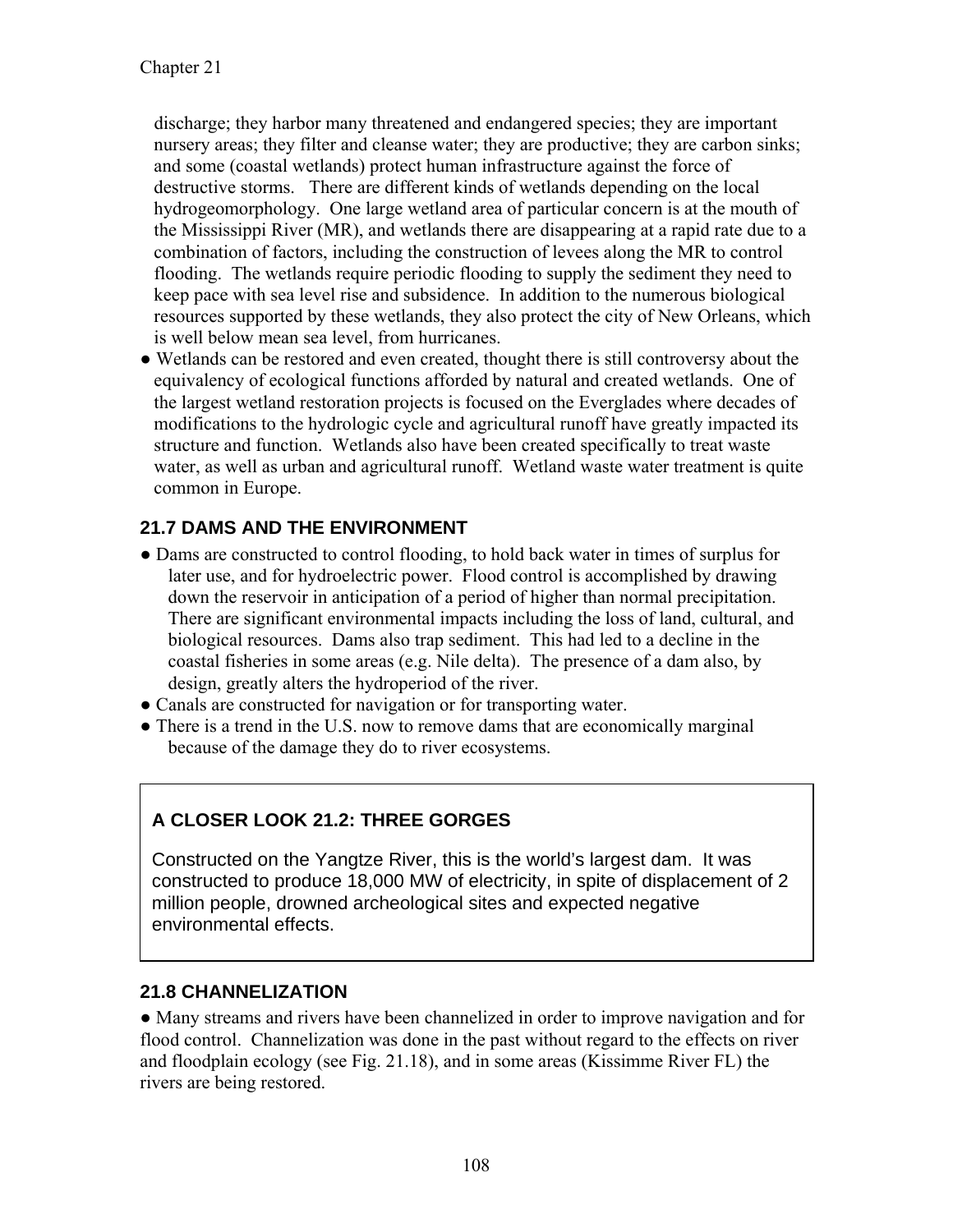### **21.9 THE COLORADO RIVER**

• The CR is the major river of the SW US (Fig. 21.22). It is one of the most regulated rivers in the world. Its flow was divided among competing interests (seven U.S. states and Mexico) by the Colorado Compact of 1922. The legal entitlements actually exceed the average flow (Table 21.2). The CR is almost completely consumed. Little flow ever reaches the Gulf of California. Most water is held behind dams and distributed through canals and aqueducts to the major cities and agriculture.

### **21.10 GLOBAL WATER SHORTAGE AND THE FOOD SUPPLY**

● Groundwater and surface water supplies are being strained. Groundwater in the U.S., China, India and Pakistan is being mined and depleted (e.g. Ogallala). Large lakes are drying up (e.g. Aral Sea, Fig. 21.9), large rivers are now entirely consumed. Much of the world's food supply depends on irrigation. In the fertile and productive Imperial Valley, CA, the city is competing for water with agriculture.

#### **CRITICAL THINKING ISSUES**

• How wet is a wetland?

Wetlands often occupy transition zones between aquatic and terrestrial environments. Ecological transition zones are referred to as ecotones. The point is that wetlands occupy a continuum. We want to protect wetlands, and alterations of wetlands that occur along navigational waters are regulated. Permits are required by US Army Corps of Engineers, called section 404 permits. This permitting process helps to protect wetlands. However, where along the continuum does one draw the line? Where does the wetland stop and the terrestrial environment begin?

• Should isolated wetlands be protected? How?

Background: Before 2001, the U.S. Army Corps of Engineers used a patchwork of statutes and rules, including the Clean Water Act, the Rivers and Harbors Act and the Commerce Clause of the Constitution to claim regulatory authority over all U.S. wetlands. The Commerce Clause of the Constitution gives Congress the right to pass legislation that regulates activities that may affect interstate commerce. In 1986, the Solid Waste Agency of Northern Cook County (SWANCC), a coalition of municipalities northwest of Chicago, contacted the Corps to determine if depressions on a former strip mine now filled with water were wetlands. If the Corps determined that these filled depressions met the definition of navigable waters, then SWANCC would have to acquire a section 404 permit. The Corps has authority over navigable waters (and that authority has been extended to the wetlands adjacent to navigable waters) granted by virtue of the commerce clause in the U.S. Constitution. In 1987, the Corps was informed by the Illinois Nature Preserve Commission (a state agency) that "a number of migratory bird species had been observed [on the land]." After this observation, the Corps revisited the issue and determined that SWANCC would need a section 404 permit because "all of the waters in the site were in fact used as habitat by migratory birds." This resulted in what is known as the "migratory bird rule" which said that, because birds traveling between states and nations use isolated ponds, the Corps has authority to regulate those wetlands under the Commerce Clause. The logic that links migratory birds, navigable waters, and the commerce clause is quite convoluted, and on January 9, 2001, the U.S. Supreme